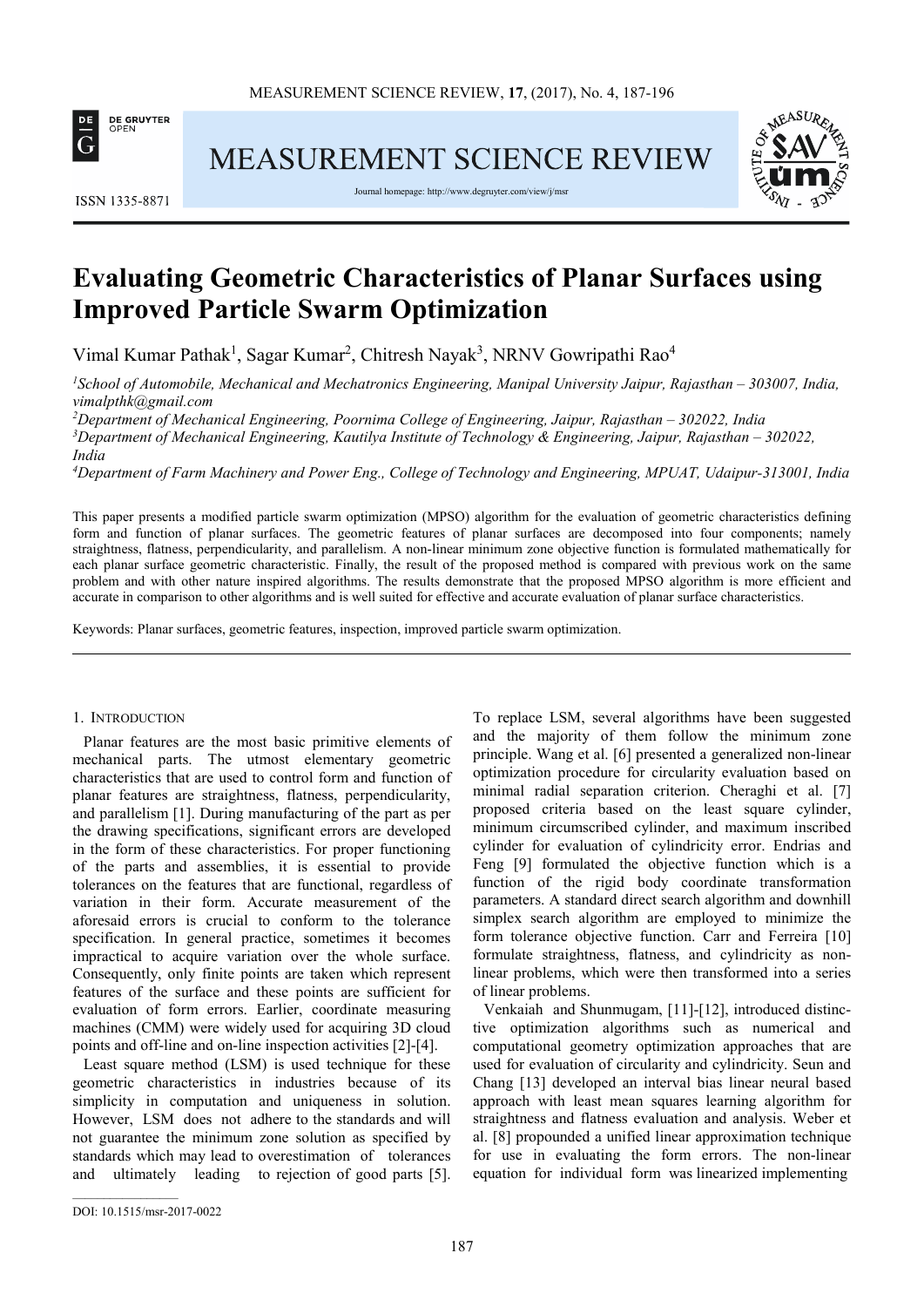$$
d = \frac{|c_1 - c_2|}{\sqrt{1 + m^2}}\tag{1}
$$

Taylor expansion and it was solved using a linear program. Although, numerical approaches are ubiquitous methods to solve optimization problems and they are also computationally efficient, they may lead to inaccurate results due to mathematical approximations. On the contrary, some of the nature inspired optimization algorithms have been used for form tolerance evaluation and they include genetic algorithm (GA), ant colony optimization (ACO), particle swarm optimization (PSO), and artificial bee colony (ABC) [14]-[17]. GA was to be more complex than PSO in the principle for the same work [3], [18]. ACO is time consuming and convergence time is also uncertain. ABC has slow convergence rate, easy to fall in local optimum and difficult to find best out of available feasible solutions.

PSO has been widely used to solve continuous problems due to the simplicity of concept and fewer parametric settings than other population based optimization algorithms [19]-[22]. However, classical PSO still has some disadvantages, such as weak local search ability, and may lead to entrapment in local minimum solutions that affects the convergence performance and results in uncertainties in the results obtained. In PSO, updating of new solution is performed only over the existing one without comparing which one is better. This is considered to be caused due to the lack of exploitation capability in classical PSO, which makes it hard to find the best possible solutions [23]. To improve the exploitation capability, a modified particle swarm optimization (MPSO) is proposed for effective form error evaluation, based on the generation of new improved position using the difference in the global and local best positions. The results of proposed algorithm for geometric error evaluation were compared with previous literature and other nature inspired algorithms which confirm the effectiveness of the modified PSO.

## 2. MATHEMATICAL FORMULATION

The most basic geometric features of planar surfaces contribute significantly to various mechanical products such as rotational parts, assembly part, and injection molds to achieve the desired functionalities. Numerous mechanical components depend on small form error to have adequate performance.

## *Minimum zone straightness formulation*

By measuring a line element of a surface, the measured data points obtained are represented as  $D_l(x_i, y_i)$  where (*i* =  $1,2,3...n$ . Then, the minimum zone solution of straightness error is calculated by finding two parallel lines minimally distant from each other that enclose all data points, which also defines the smallest feasible region. These lines are represented by  $y = mx + c_1$  and  $y = mx + c_2$ , where  $m, c_1$ and  $c_2$  are coefficients. If  $x$  and  $y$  coordinates are known then  $c_1$  and  $c_2$  become a function of m, where m is the slope of line. Now, the shortest distance,  $d$  between these two lines can be calculated by:

The above equation is written in the form of  $h(m)$  =  $d_{max} - d_{min}$  i.e., straightness error as:

$$
d = \frac{\max(y_i - mx_i) - \min(y_i - mx_i)}{\sqrt{1 + m^2}}\tag{2}
$$

The distance  $d$ , between two parallel lines is a function of m. Now, the minimum zone straightness error objective/fitness function can be expressed as:

$$
f(m) = \min(\frac{\max(y_i - mx_i) - \min(y_i - mx_i)}{\sqrt{(1 + m^2)}})
$$
 (3)

The above objective function can be represented in vectorial form as below:

$$
X = f(m)
$$

where  $(x_i, y_i, z_i)$  are 3D point data measured by CMM. The above objective function is a function of  $m$ . Accordingly, using PSO and its proposed variant,  $m$  is calculated for which the value of the above expression is minimum.

#### *Minimum zone flatness formulation*

For calculating the minimum zone flatness error, the two parallel planes are represented by  $z = mx + by + c_1$  and  $z = mx + by + c_2$ , where x, y, z are coordinates and  $m, b, c<sub>1</sub>$  and  $c<sub>2</sub>$  are coefficients. Similar to straightness, the flatness error can be represented as:

$$
\frac{\max(z_i - mx_i - by_i) - \min((z_i - mx_i - by_i)}{\sqrt{(1 + m^2 + b^2)}}\tag{4}
$$

where  $x$ ,  $y$  and  $z$  are coordinates of point data and  $m$  and  $b$ are the optimization variables. So, the objective/fitness function for minimum zone flatness error is

$$
f(m, b) = \min(\frac{\max(z_i - mx_i - by_i) - \min(z_i - mx_i - by_i)}{\sqrt{(1 + m^2 + b^2)}})
$$
 (5)

The above objective function can be represented in vectorial form as below:

$$
X = f(m, b)
$$

This is a function of *m* and *b*. Consequently, for solving the above objective function by searching the value of  $m$ and b for which the objective function  $f(m, b)$  is minimum.

#### *Minimum zone perpendicularity formulation*

According to ISO [24], perpendicularity can be measured by finding two parallel lines that are perpendicular to datum, minimum distance apart containing the whole data points. Assuming all the measured data points  $D_l(x_i, y_i)$  where (*i* =  $1,2,3,...,n$ ) lie between the two parallel lines minimally apart as shown in Fig.1. The two parallel lines signifies the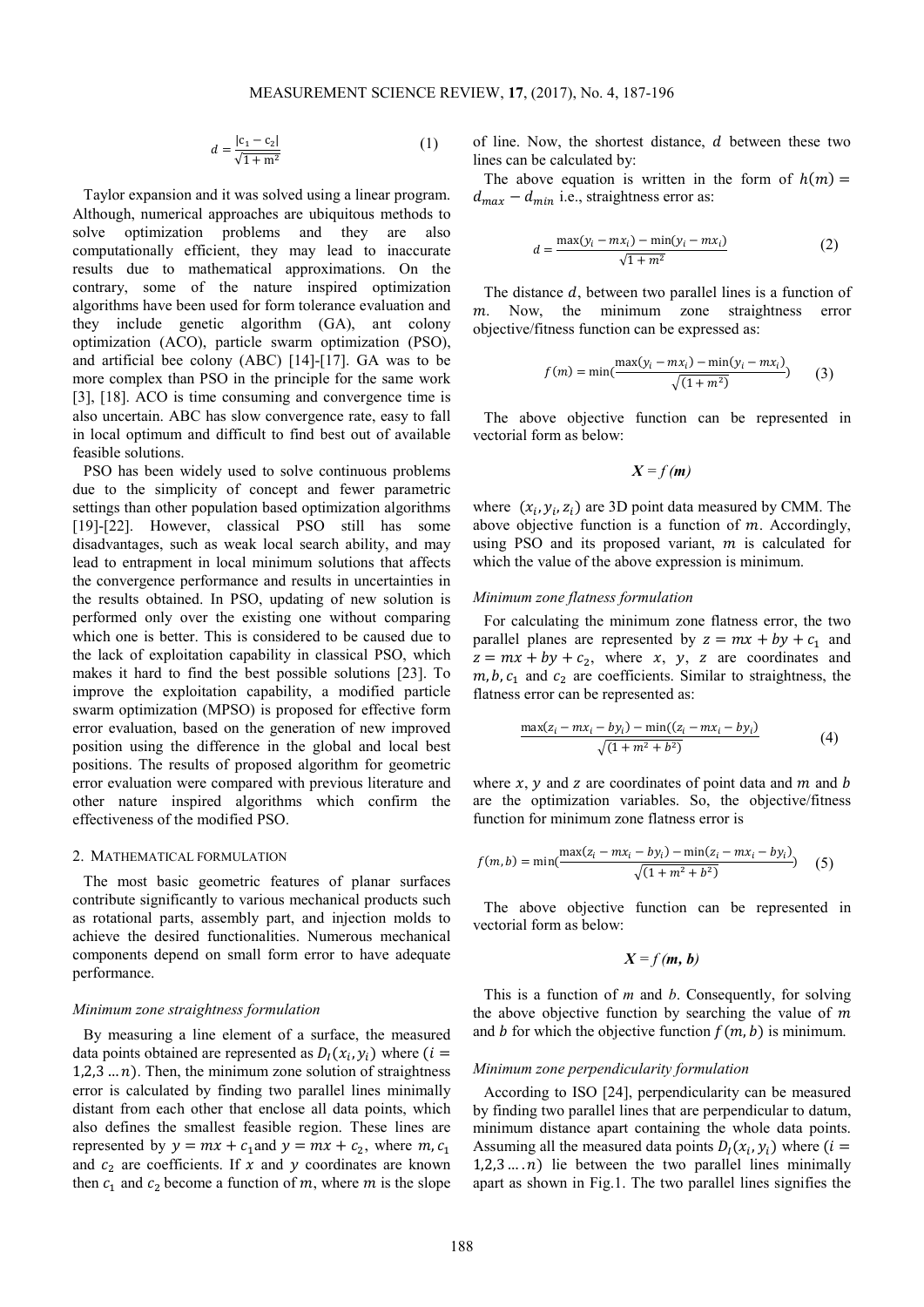minimum tolerance value within which all data points must fall. The minimum zone method for perpendicularity is defined by the minimum actual datum for planar surfaces. Assuming actual datum line equation can be expressed as:

$$
y = mx + c \tag{6}
$$

The distance  $d_i$  between the measured points  $D_l(x_i, y_i)$  of datum line and actual datum line can be expressed as:

$$
d_i = \frac{y_i - mx_i - c}{\sqrt{1 + m^2}}\tag{7}
$$

where  $n$  is the number of points measured for defining the datum line. Further, the minimum zone objective function for datum line can be expressed as an unconstrained optimization problem.

$$
\text{Min } f(m, c) = \max_{i} (d_i) \tag{8}
$$

The above objective function can be represented in vectorial form as below:

$$
X = f(m, c)
$$

Now suppose the actual datum line based on optimal solution  $Z(m^*, c^*)$  obtained is based on the equation below:

$$
y = m^*x + c^* \tag{9}
$$

After the establishment of actual datum lines, draw line passing through the earlier measured point  $D_l(x_i, y_i)$  which will be perpendicular to the actual datum. This equation of line can be written by taking  $a_i$  as intercept of the lines along the y-axes:



Fig.1. Schematic for determining perpendicularity.

$$
a_i = m^* x_i + y_i \tag{10}
$$

Now, let the length of line in y axis intercepted by two lines with maximal and minimal intercept of above lines be L,

$$
L = a_{imax} - a_{imin} \tag{11}
$$

As the direction cosines can be written in form:

$$
\cos \alpha = \frac{m^*}{\sqrt{1 + m^{*2}}} \tag{12}
$$

So, final perpendicularity error equation can be expressed considering the direction cosine as

$$
f = L \frac{m^*}{\sqrt{1 + m^{*2}}} \tag{13}
$$

The above objective function can be represented in vectorial form as below:

$$
X = f(m^*, L)
$$

#### *Minimum zone parallelism formulation*

As per the ISO definition, parallelism can be defined by measuring two parallel lines with minimal distance apart and parallel to a defined datum as shown in Fig.2. Assuming all the measured data points  $D_l(x_i, y_i)$  where  $(i =$  $1,2,3,...,n$ ) lie between the two parallel lines minimally apart. The two parallel lines are referred to as smallest feasible region within which all points must fall. Based on the minimum zone method, the assumed actual datum line equation can be expressed as:

$$
y = mx + c \tag{14}
$$

The distance  $d_i$  between the measured points  $D_l(x_i, y_i)$  of datum line and actual datum line can be expressed as:

$$
d_i = \frac{y_i - mx_i - c}{\sqrt{1 + m^2}}\tag{15}
$$

where  $n$  is the number of points measured for defining the datum line. Further, the minimum zone objective function for datum line can be expressed as an unconstrained optimization problem.



Fig.2. Schematic for determining parallelism error.

$$
\text{Min } f(m, c) = \max_{i} (d_i) \tag{16}
$$

The above objective function can be represented in vectorial form as below:

$$
X = f(m, c)
$$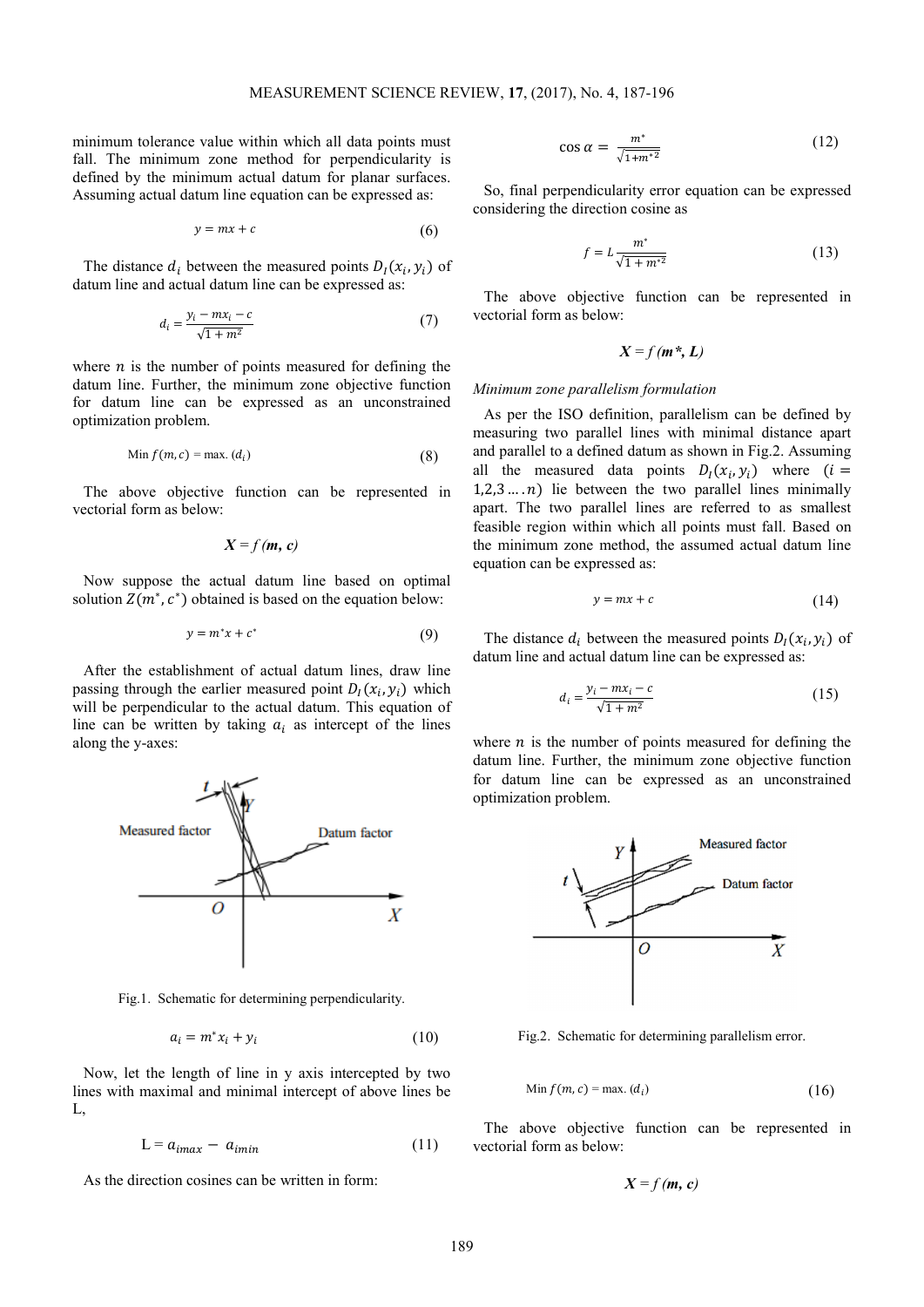Similar with case of perpendicularity, the actual datum line based on optimal solution  $Z(m^*, c^*)$  obtained is based on the equation below:

$$
y = m^*x + c^* \tag{17}
$$

The distance  $d_i^*$  between the measured points  $D_i(x_i, y_i)$  of surface measured and actual datum line can be expressed as:

$$
d_i = \frac{y_i - m^* x_i - c^*}{\sqrt{1 + m^{*2}}} \tag{18}
$$

The minimum objective function for minimum zone parallelism can be expressed as:

$$
f = \min(\max(d_i) - \min(d_i))\tag{19}
$$

The above objective function can be represented in vectorial form as below:

$$
X = f(m^*, c^*)
$$

## 3. MODIFIED PARTICLE SWARM OPTIMIZATION ALGORITHM

This section describes the proposed modified variant of the classical particle swarm optimization algorithm. The exploitation ability directly influences the quality of results, as it is an essential property for any swarm based heuristic optimization technique. The modified variant will help in overcoming the classical PSO drawback of slow convergence due to lack in exploitation abilities.

## *Standard particle swarm optimization algorithm*

The basic particle swarm optimization is a population based method suggested by Kennedy and Eberhart in 1995. PSO is modeled after the simulation of social behavior of birds in a flock [25]-[26]. PSO is initialized by distributing each particle randomly in a D-dimensional search space. The performance of each particle is measured using a fitness or objective function which depends on the optimization problem. Each particle  $k$  is represented by the following information:

- $x_k$ , the current position of the particle k
- $v_k$ , current velocity of the particle k
- $p_k$ , personal best position of the particle  $k$
- $g_k$ , global best position of the particle k

The personal best position signifies the best position that particle  $k$  has been at so far. The fitness or objective function is defined by eqns.  $(3)$ ,  $(5)$ ,  $(13)$ , and  $(19)$  and lowest for that position of the  $k^{th}$  particle. Here, velocity  $v_k$ acts like a vector which helps in guiding the particle from one position to another with updated velocity and position at every iteration. The below equation is divided into three parts. First is inertia part described by  $w \cdot v_k(t)$ , used for providing motion to the algorithm. Second part is cognitive component  $rand[0,1] \cdot (p_k(t) - x_k(t))$ , which is based on individual knowledge and experience. The third and last part

rand  $[0,1] \cdot (g_k(t) - x_k(t))$ , is known as social component based on individual interaction with their neighbors. New position and velocity for  $k^{th}$  particle is updated at every iteration and expressed as:

$$
v_k(t+1) = v_k(t) + c_1 rand[0,1](p_k(t) - x_k(t))
$$
  
+ 
$$
c_2 rand[0,1](g_k(t) - x_k(t))
$$
 (20)

$$
x_k(t+1) = x_k(t) + v_k(t+1)
$$
 (21)

 $rand[0,1]$  and  $rand[0,1]$  are two statistically independent and uniformly distributed random numbers within the given interval [0,1]. The acceleration coefficients  $c_1$  and  $c_2$  are also important parameters in PSO.  $c_1$  pulls the particle towards the local best position whereas  $c_2$  pulls the particle towards the global best and the sum of these two should be greater than 4 and less than 4.2 ( $4 \le (c_1 + c_2) \le 4.2$ ) [27]. So, for balancing exploration and local convergence, the value of  $c_1$  and  $c_2$  is taken 2 each.  $p(t)$  is the best position parameter of an individual particle and  $q(t)$  is global best position parameter of entire swarms. Shi and Eberhart [28] introduced an inertia weight  $w$  into the velocity updating of the PSO that helps in controlling the scope of the search. Often,  $w$  decreases linearly from 0.9 to 0.4 over the whole iteration. Here, whole iteration is the maximum iteration needed to get the final result. The velocity updating with inertia weight is shown in (22).

$$
v_k(t+1) = w v_k(t) + c_1 rand[0,1](p_k(t) - x_k(t)) + c_2 rand[0,1](g_k(t) - x_k(t))
$$
 (22)

The different steps of basic PSO are as follows:

Step 1: Define the PSO parameters and randomly generate a population with initial position ( $x_k = x_{k1}, x_{k2}, ... x_{kD}$ ) and velocity ( $v_k = v_{k1}, v_{k2}, \dots v_{kD}$ ) of all the particles in the entire search space.

Step 2: Evaluate the objective (fitness) function  $(f_0)$  of each particle according to eqns.  $(3)$ ,  $(5)$ ,  $(13)$ , and  $(19)$  for each form error. The lower the objective function value is, the better the corresponding particle performs.

Step 3: Update or change the velocity and position of each particle according to relative positions from local best (*pbest*) and global best (*gbest*) using eqns. (21) and (22).

Step 4: Apply boundary constraints on design variables so that the value of design variables lies within the lower bound (LB) and upper bound (UB) and particle does not fly outside the search space.

$$
if \quad x(k,j) < LB(j); \quad x(k,j) = LB(j); \\
else \quad if \quad x(k,j) > UB(j); \quad x(k,j) = UB(j)
$$

Step 5: Again, fitness function for each particle is calculated using the same eq.  $(3)$ ,  $(5)$ ,  $(13)$ , and  $(19)$ . If the current objective function value is less than the previous phest value then *phest* is replaced by the current position.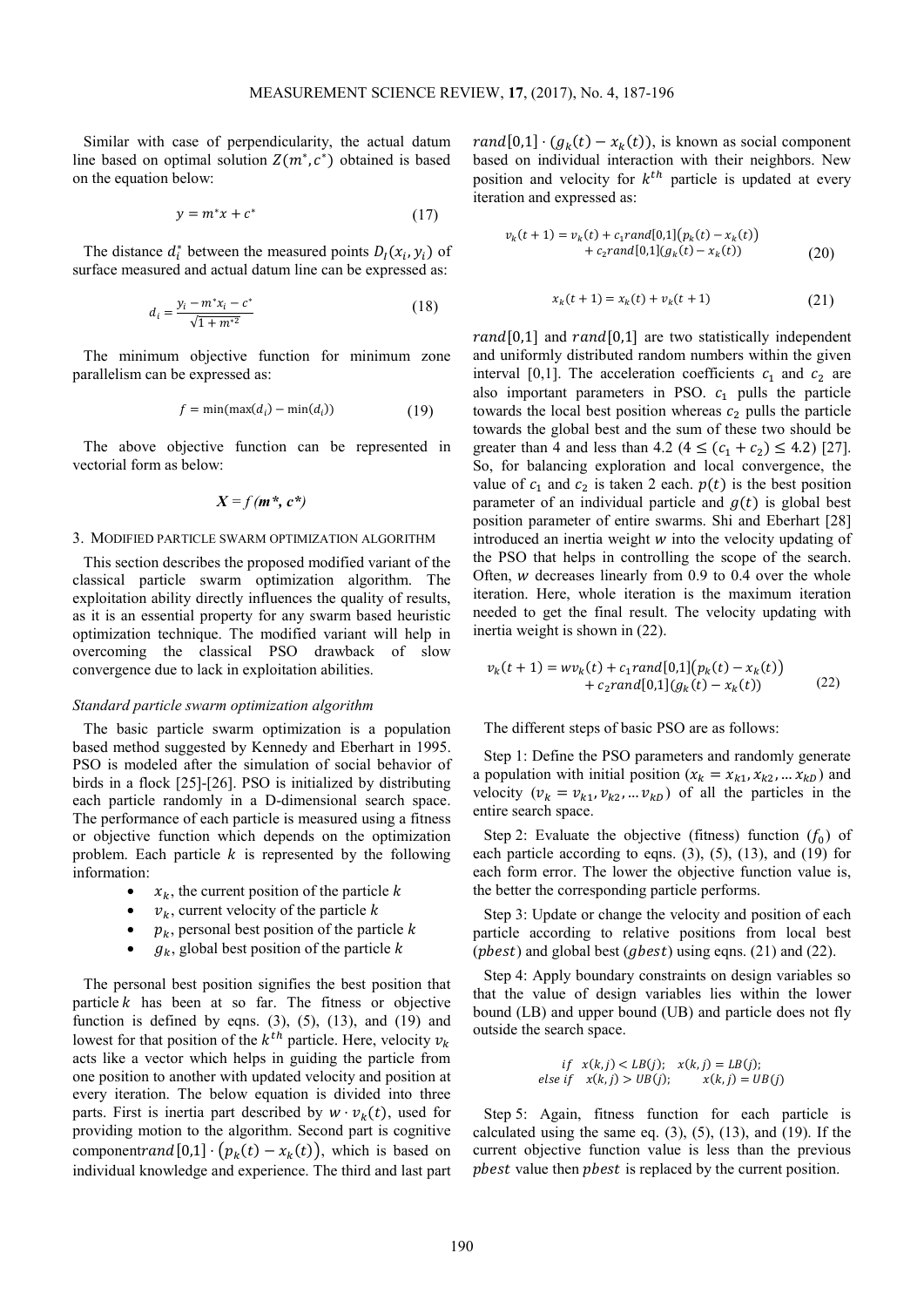Step 6: If the current objective function value is less than the previous *gbest* value then *gbest* is replaced by the current position.

Step 7: The termination criterion is checked and if it is not met, go back to step 3. The termination criterion could be either max. iteration or good objective or fitness value.

It is observed from the above steps that basic PSO performs exploration in step 3 using equation (21) and (22) by generating new solutions in the search space. However, the exploitation part is seen nowhere in the algorithm, as selection mechanism is missing in PSO. In PSO, only updating of new solution takes place without comparing which one is better. So, basic PSO has only explorative tendency and it lacks the exploitation ability. Therefore, in order to overcome this limitation a modified PSO algorithm is presented here.

# *Modified particle swarm optimization (MPSO) algorithm*

A new variant of PSO is proposed in this paper for the effective form error evaluation. The exploration and exploitation capabilities are two important factors that are considered during the design of an optimization algorithm. Exploitation refers to the use of existing information whereas exploration means generation of new solution in the search space. In PSO, an old solution is replaced by the new one. To overcome all these problems, the modified variant of PSO algorithm generates new swarm position and fitness solution based on the new search equations (23) and (24):

$$
v_{new} = p_{best} + rand[0,1](g_{best} - p_{best})
$$
 (23)

$$
x_{new} = p_{best} + v_{new}
$$
 (24)

where  $p_{best}$  is the particle best position,  $g_{best}$  is the particle global best position.  $rand[0,1]$  is the random number generator between 0 and 1 that controls the rate at which the population evolves. The random number generator typically is initialized by this parameter, allowing to yield different values at each trial. The best solutions in the current population are very useful sources that can be used to improve the convergence performance. Also, Eqn. (23) can drive the new candidate solution only around the best solution of the previous iteration. Therefore, the proposed search and updated equations described can increase the exploitation capability of the classical PSO.

Any selection strategy in the algorithm is usually considered as exploitation, as the fitness solution of the individual is used to determine whether or not an individual should be exploited. Therefore, the MPSO particle swarms employ greedy selection procedure among two parallel fitness functions to update the best candidate solution which also helps in improving the exploitation ability of the algorithm. The flowchart of the proposed modified PSO algorithm is shown in Fig.3.

MPSO begins with step 1 of basic PSO algorithm and remains the same till step 5. Afterwards, an additional path for generating new solution by position and velocity updating is introduced in the algorithm using equation (24) and (24). This additional path will provide an extra option for velocity and position updating besides the basic updating used in PSO, providing new objective function  $(f_1)$ . Both paths run independently for each iteration. The best particle with minimum fitness or objection function will be chosen for the next iteration using greedy selection procedure. A greedy selection scheme is used for selection of the best solution among two possible solutions (the new solution and the old one) and the better one is preferred for inclusion in population based on the fitness or objective function value. In this way, the information of a good particle of the population is distributed among the other particles due to the greedy selection scheme applied, and thus, enhancing the exploitation ability of the algorithm. Further, the final objective function is updated as  $f_2$  with corresponding position of the best particle and is used in the next iteration. At last, the termination criterion is checked and if it is not met, go back to step 3.

#### 4. EXPERIMENTAL IMPLEMENTATION

To test the robustness and efficiency of the proposed MPSO algorithm, various examples from literature are taken for evaluating the geometric characteristics of planar surfaces. A set of data points are taken from literature [29]- [30] for possible solutions (as in this case minimization of form error). However, the data for perpendicularity and parallelism are measured using touch probe CMM. As GA, PSO and MPSO algorithms are stochastic in nature, consequently the results are not repeatable. For the aforesaid reason, all algorithms are run 25 times independently with similar parameters to evaluate these datasets. Further, average of these 25 datasets are taken for providing reliable estimate of the accuracy in results. The algorithm is programmed and implemented in MATLAB R2014a. The parameters used for PSO and MPSO optimization techniques are shown in Table 1.

Table 1. Parameters used for PSO and MPSO.

| S. No. | PSO and MPSO parameters            |
|--------|------------------------------------|
|        | Swarm Size: 50                     |
|        | Maximum Number of iterations: 100  |
|        | c1, $c2 = 2.05$ , 205              |
|        | $W_{start}$ , $W_{end} = 0.9, 0.4$ |

## *Practical examples (straightness)*

For the purpose of comparison, four examples available in literature [29] are selected. The real data points measured using CMM for straightness evaluation are shown in Appendix A with allowable tolerance of 0.00165 inch. Table 2 shows the results presented in literature [30] along with the solution provided by the proposed MPSO algorithm. For example 1, it is observed that minimum zone straightness error obtained by LSM is 0.0017, Optimization Technique Zone (OTZ) [8] is 0.0017, Linear Approximation Technique (LAT) [8] is 0.0017, GA [3] is 0.001672, and PSO [29] is 0.001711, while the minimum zone straightness error obtained by the proposed MPSO is 0.00160. If the allowable straightness tolerance is 0.00165 inch, all the algorithms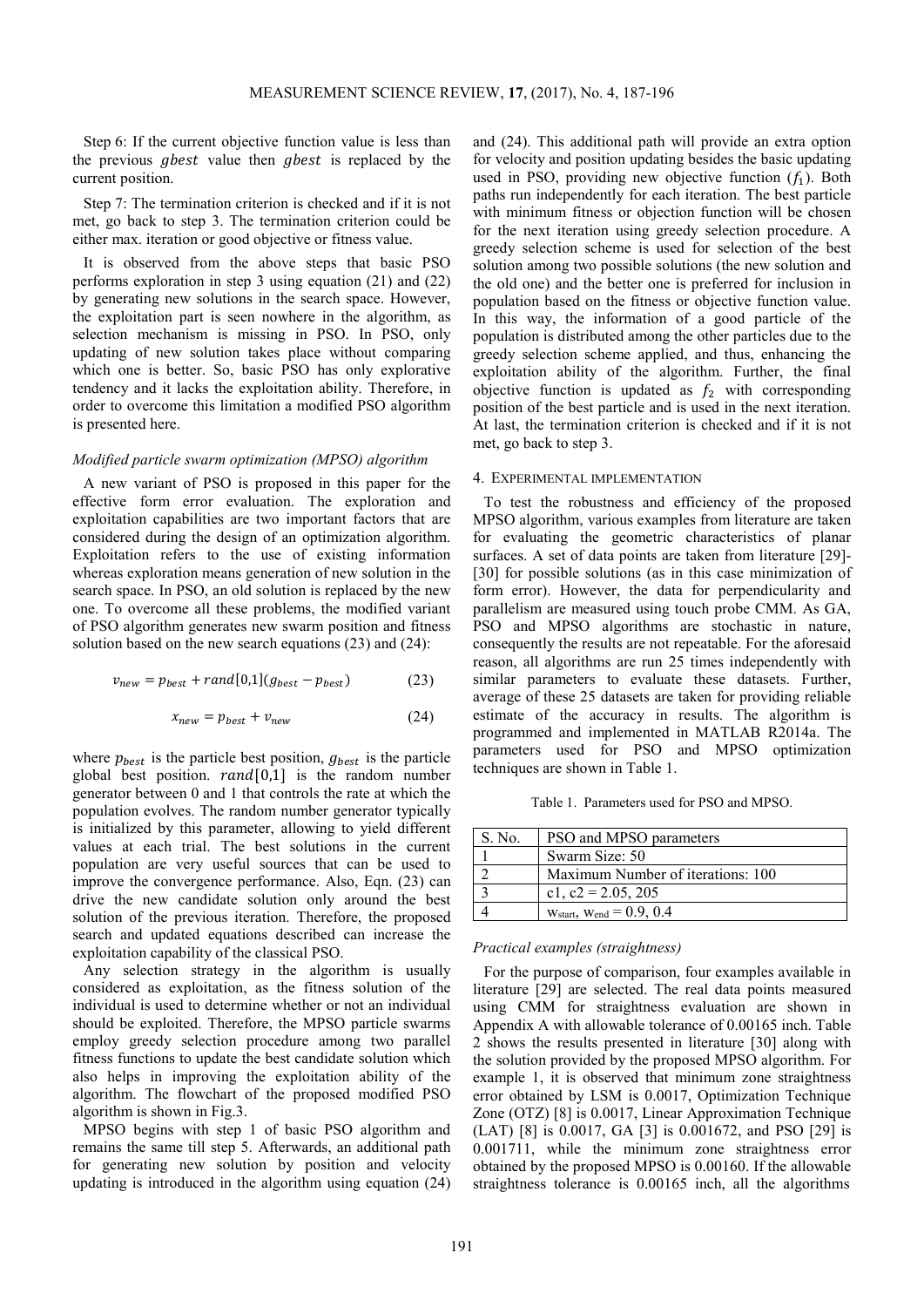

Fig.3. Flowchart of modified particle swarm optimization (MPSO) algorithm.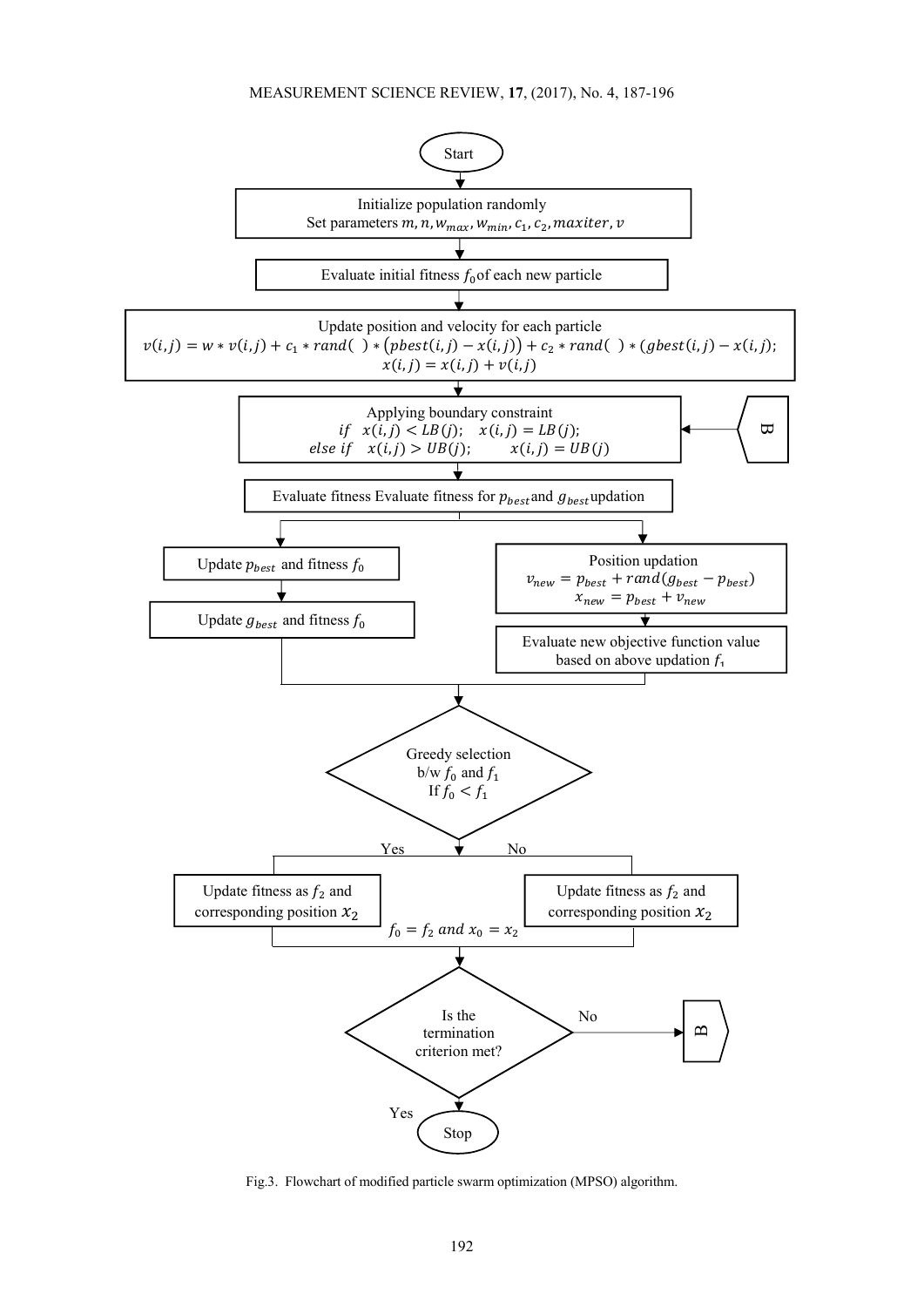except the MPSO algorithm overestimate the tolerances and hence result in rejection of good parts. This signifies the importance of the proposed algorithm in accurate evaluation of minimum zone tolerance and also helps in preventing the rejection of good part based on product specifications. This will further help in minimizing the economic loss occurring in manufacturing of the part. The result shows that MPSO algorithm has higher computational accuracy and its optimization result surpassed those from the other methods [3], [8], [29] and from LSM. The iterative curve for PSO and MPSO is shown in Fig.4.a), Fig.4.b) confirming better performance and efficiency of the proposed MPSO algorithm.

## *Practical examples (flatness)*

The sampling data available in literature [30] are selected as shown in Appendix B with 25 data points for each measurement. A plane part with length and width of 140 mm and 120 mm, respectively, is considered with allowable tolerance of 0.018 mm. For part inspection, it is important to follow an appropriate sampling strategy. The sampling strategy suggests selection of exact location for each measurement point. Two sampling data sets are taken which means location of points is the same for both measurements. The results for flatness error evaluation are tabulated in Table 3. It is observed that the minimum zone flatness error obtained by the proposed MPSO for 2 times sampling are  $0.0174$  and  $0.0178$ , respectively, with a mean of 0.0176. The result is of practical significance as the allowable maximum tolerance is 0.018 mm, with GA and PSO providing 0.0187 mm tolerance. On the contrary, the result of MPSO is 0.0176 mm, which is under the allowable tolerance limit. This result shows that the good part may get rejected if LSM, GA and PSO algorithm is used, due to overestimation of flatness. Also, it is well in agreement with the results reported in literature [30] and far better than those obtained by LSM. The iterative curves when making assessment of flatness for PSO and MPSO are shown in Fig.5.a), Fig.5.b).

Table 2. Results of straightness evaluation.

| Ex | OTZ <sub>[8]</sub> | LAT <sub>[8]</sub> | GA [3]   | <b>PSO [29]</b> | <b>MPSO</b> |
|----|--------------------|--------------------|----------|-----------------|-------------|
|    | 0.0017             | 0.0017             | 0.001672 | 0.001711        | 0.001602    |
|    | 0.0014             | 0.0014             | 0.001428 | 0.001401        | 0.001395    |

Table 3. Results of flatness evaluation (mm).

| Examples                            | LSM    | Improved<br>GA | <b>PSO</b> | <b>MPSO</b> |
|-------------------------------------|--------|----------------|------------|-------------|
| 1 <sup>st</sup><br>time<br>sampling | 0.0219 | 0.0184         | 0.0184     | 0.0174      |
| $2^{nd}$<br>time<br>sampling        | 0.0229 | 0.0189         | 0.0189     | 0.0178      |
| Mean                                |        | 0.0187         | 0.0187     | 0.0176      |



Fig.4. PSO and MPSO Convergence for straightness error.



Fig.5. PSO and MPSO Convergence for flatness error.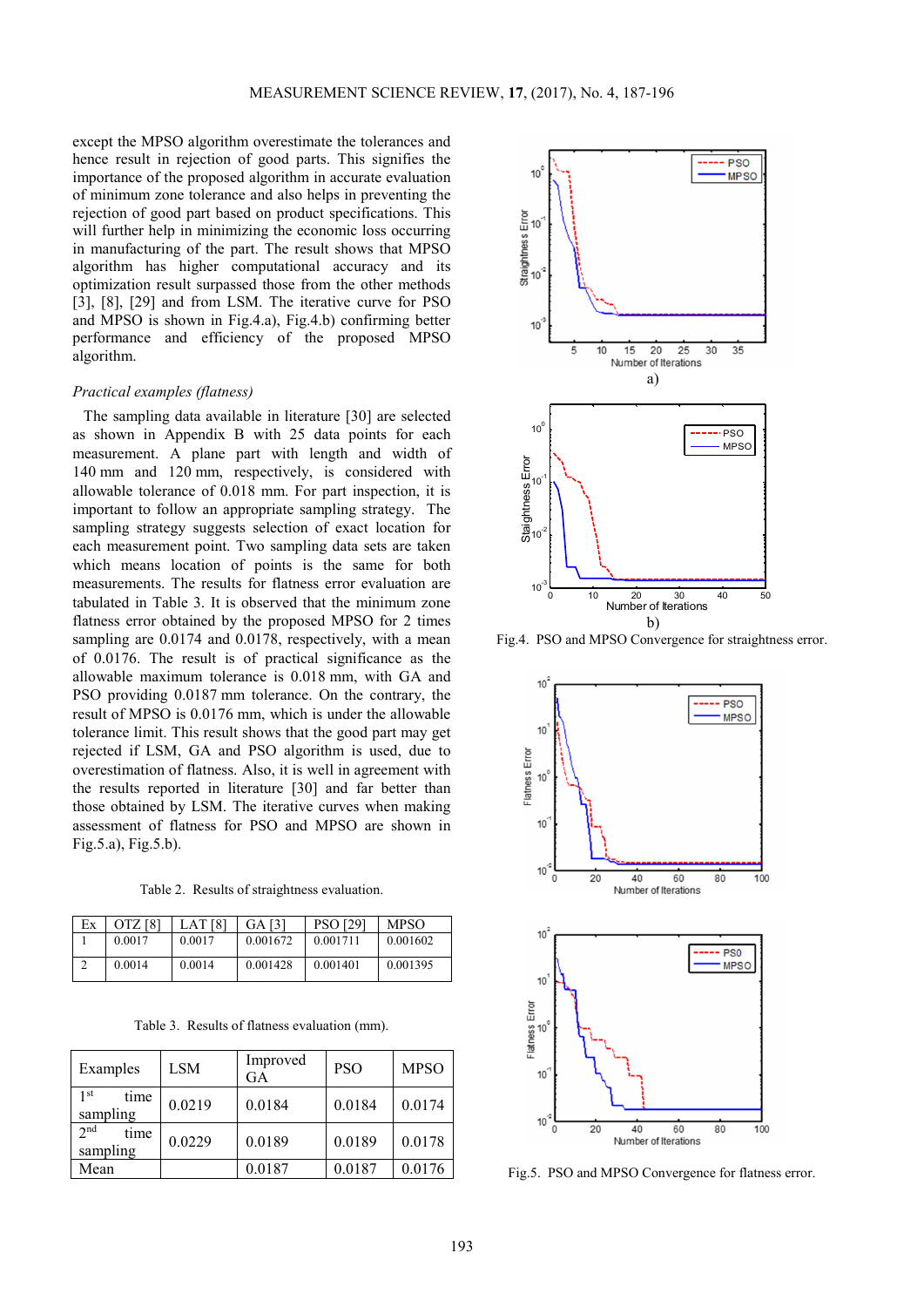# *Practical examples (perpendicularity and parallelism)*

The test parts for the perpendicularity and parallelism error evaluation are shown in Fig.8.a), Fig.8.b). The coordinates of the datum are measured first and then the target surface is sampled using CMM with PC-DMIS software. The coordinates of measured data of datum A and the target surface for perpendicularity and parallelism are shown in Appendix C and D, respectively. The results for perpendicularity and parallelism error are tabulated in Table 4. It is observed that the minimum zone perpendicularity error obtained by the least square method (LSM), particle swarm optimization (PSO) and the proposed MPSO algorithm are 16.581 µm, 9.820 µm and 8.631 µm, respectively. The straightness error for datum line for LSM, PSO and MPSO is reported as 12.865  $\mu$ m, 9.37  $\mu$ m and 8.52 µm, respectively. It can be seen from the results that the perpendicularity error for the proposed MPSO algorithm shows better results than LSM and standard PSO. Similarly, for parallelism error, the MPSO algorithm outperforms the other mentioned methods.



Fig.6. Test parts for a) perpendicularity and b) parallelism evaluation.

Fig.7. shows the searching process of PSO and MPSO with iteration for the two geometric errors (i.e. perpendicularity and parallelism). Obviously, the convergence and optimization accuracy of MPSO is higher than standard PSO, which indicates that MPSO reaches to the optimum value earlier than standard PSO. The result is of practical significance as the allowable maximum tolerance is 0.010 mm for perpendicularity and 0.015 mm for parallelism, with LSM and PSO providing 0.016 mm (16.58  $\mu$ m) and 0.011 mm (10.82  $\mu$ m) tolerance, respectively. On the contrary, the result of MPSO is  $0.0086$  mm  $(8.63 \text{ µm})$ , which is under the allowable tolerance limit as shown in Fig.7.a). This result shows that the good part may get rejected if LSM and PSO algorithm is used, due to overestimation of perpendicularity. Similarly, the MPSO algorithm obtained the parallelism error within the allowable tolerance of 0.015 mm as reported in Table 4. The proposed algorithm can significantly affect the inspection procedure as good parts get rejected if LSM and simple PSO are used.



Fig.7. PSO and MPSO algorithm for perpendicularity and parallelism error.

Table 4. Perpendicularity and parallelism results  $(\mu m)$ .

| Method      | Perpendicularity    |                       | Parallelism         |                       |
|-------------|---------------------|-----------------------|---------------------|-----------------------|
|             | Measured<br>surface | Datum<br>straightness | Measured<br>surface | Datum<br>straightness |
| LSM         | 16.581              | 12.865                | 15.983              | 11.760                |
| <b>PSO</b>  | 10.820              | 10.37                 | 13.212              | 10.232                |
| <b>MPSO</b> | 8.631               | 8.52                  | 12.145              | 9.875                 |

## 5. CONCLUSION

This paper presents a novel improved particle swarm optimization (MPSO) algorithm for geometric characteristics evaluation of the planar surfaces, which are in accordance with ISO 1101. The proposed algorithm overcomes the insufficiency of the classical PSO in terms of a weak exploitation behavior by introducing an improved solution search equation based on the best solution of the previous iteration. Additionally, a greedy selection procedure is added to further improve the exploitation ability of the classical PSO. A simple objective function for all geometric characteristics in planar surfaces was formulated as an unconstrained optimization problem. Numerical examples have been illustrated to verify geometric errors from coordinate data effectively. Compared to conventional or existing heuristics optimization methods, the proposed MPSO algorithm not only has the advantage of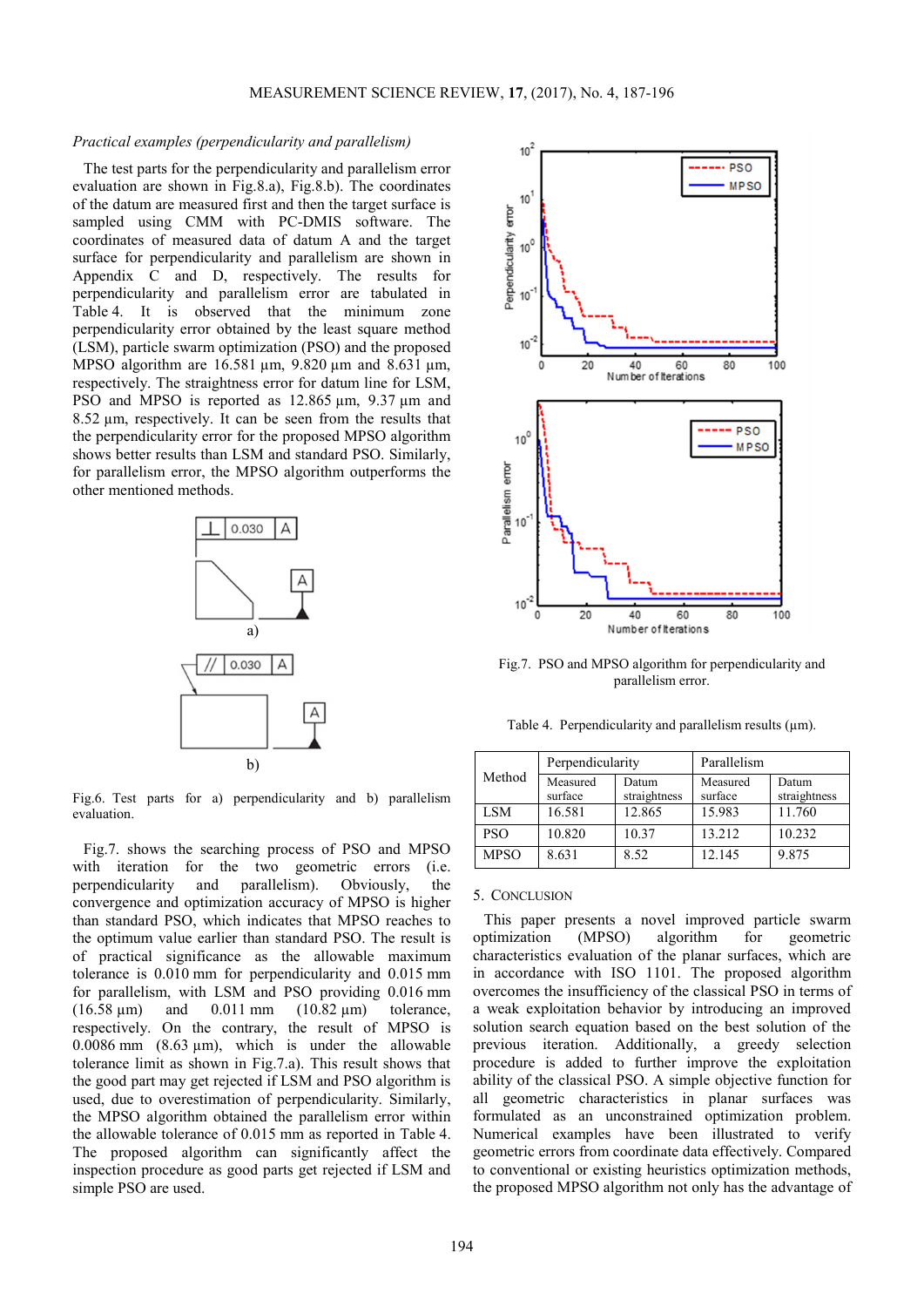a simple realization in computers and good flexibility, but it was shown to have improved the geometric error evaluation accuracy. The implementation of the proposed MPSO algorithm can ensure that direct form error can be evaluated without any conversion. Consequently, this algorithm could be implemented for inspection and form error evaluation on CMMs.

# **REFERENCES**

- [1] American Society of Mechanical Engineers. (2009). *Y14.5 - 2009. Dimensioning and tolerancing*. Standard ASME Y14.5-2009.
- [2] Wang, M., Xi, L., Du, S. (2014). 3D surface form error evaluation using high definition metrology. *Precision Engineering*, 38, 230-236.
- [3] Cui, C., Li, B., Huang, F., Zhang, R. (2007). Genetic algorithm based form error evaluation. *Measurement Science and Technology*, 18, 1818-1824.
- [4] Pathak, V.K., Singh, A.K., Sivadasan, M., Singh, N.K. (2016). Framework for automated GD&T inspection using 3D scanner. *Journal of the Institution of Engineers (India): Series C*, DOI 10.1007/s40032- 016-0337-7.
- [5] Samuel, G.L., Shunmugam, M.S. (2000). Evaluation of circularity from coordinate and form data using computational geometric techniques. *Journal of the International Societies for Precision Engineering and Nanotechnology*, 25, 251-263.
- [6] Wang, M., Cheraghi, H., Masud, A.S. (1999). Circularity error evaluation theory and algorithm. *Precision Engineering*, 23, 164-176.
- [7] Cheraghi, S.H., Jiang, G.H., Ahmad, J.S. (2003). Evaluating the geometric characteristics of cylindrical features. *Precision Engineering*, 27, 195-204.
- [8] Weber, T. Motavalli, S., Fallahi, B., Cheraghi, S.H. (2002). A unified approach to form error evaluation. *Precision Engineering*, 26, 269-278.
- [9] Endrias, D.H., Feng, H.Y. (2002). Minimum-zone form tolerance evaluation using rigid-body coordinate transformation. *Journal of Computing and Information Science in Engineering*, 3, 31-38.
- [10] Carr, K., Ferreira, P. (1995). Verification of form tolerances part I: Basic issues, flatness, and straightness. *Precision Engineering*, 17, 131-143.
- [11] Venkaiah, N., Shunmugam, M.S. (2007). Evaluation of form data using computational geometric techniques-Part I: Circularity error. *International Journal of Machine Tools and Manufacture*, 47, 1229- 1236.
- [12] Venkaiah, N., Shunmugam, M.S. (2007). Evaluation of form data using computational geometric techniques-Part II: Cylindricity error. *International Journal of Machine Tools and Manufacture*, 47, 1237- 1245.
- [13] Suen, D.S., Chang, C.N. (1997). Application of neural network interval regression method for minimum zone straightness and flatness. *Precision Engineering*, 20, 196-207.
- [14] Liu, J., Wang, G., Pan, X. (2011). Minimum zone form tolerance evaluation for cylindrical surfaces using adaptive ant colony optimization. *Journal of Computational Information Systems*, 7, 4480-4490.
- [15] Andrea, R., Michele, A., Matteo, B., Michele, L. (2011). Fast genetic algorithm for roundness evaluation by the minimum zone tolerance (MZT) method. *Measurement*, 44, 1243-1252.
- [16] Wen, X.L., Huang, J.C., Sheng, D.H., Wang, F.L. (2010). Conicity and cylindricity error evaluation using particle swarm optimization. *Precision Engineering*, 34, 338-344.
- [17] Luo, J., Wang, Q., Fu, L. (2012). Application of modified artificial bee colony algorithm to flatness error evaluation. *Optics and Precision Engineering*, 20, 422-430.
- [18] Lai, H.Y., Jywe, W.Y., Chen, C.K., Liu, C.H. (2000). Precision modeling of form errors for cylindricity evaluation using genetic algorithm. *Precision Engineering*, 24, 310-319.
- [19] Lee, C.T., Lee, C.C. (2014). On a hybrid particle swarm optimization method and its application in mechanism design. *Proceedings of the Institution of Mechanical Engineers, Part C: Journal of Mechanical Engineering Science*, 228, 2844-2857.
- [20] Li, Z., Tian, G., Cheng, G., Liu, H., Cheng, Z. (2014). An integrated cultural particle swarm algorithm for multi-objective reliability-based design optimization. *Proceedings of the Institution of Mechanical Engineers, Part C: Journal of Mechanical Engineering Science*, 228, 1185-1196.
- [21] Lin, C.H. (2016). An intelligent dynamic control of continuously variable transmission system using modified particle swarm optimization. *Proceedings of the Institution of Mechanical Engineers, Part C: Journal of Mechanical Engineering Science*, 230, 2181-2207.
- [22] Tseng, K.Y., Zhang, C.B., Wu, C.Y. (2010). An enhanced binary particle swarm optimization for structural topology optimization. *Proceedings of the Institution of Mechanical Engineers, Part C: Journal of Mechanical Engineering Science*, 224, 2271-2287.
- [23] Rao, R.V., Savsani, V.J. (2012). *Mechanical Design Optimization Using Advanced Optimization Techniques*. Springer.
- [24] International Organization for Standardization. (1996). *Technical drawings—Geometrical tolerancing*. ISO/DIS 1101-1996.
- [25] Kennedy, J., Eberhart, R.C. (1995). Particle swarm optimization. In *IEEE International Conference on Neural Networks*. IEEE, 1942-1948.
- [26] Eberhart, R.C., Kennedy, J. (1995). A new optimizer using particle swarm theory. In *Proceedings of the Sixth International Symposium on Micro Machine and Human Science (MHS '95)*. IEEE, 39-43.
- [27] Eberhart, R., Shi, Y. (2001). Particle swarm optimization: Developments, applications and resources. In *Proceedings of the 2001 Congress on Evolutionary Computation.* IEEE, 81-86.